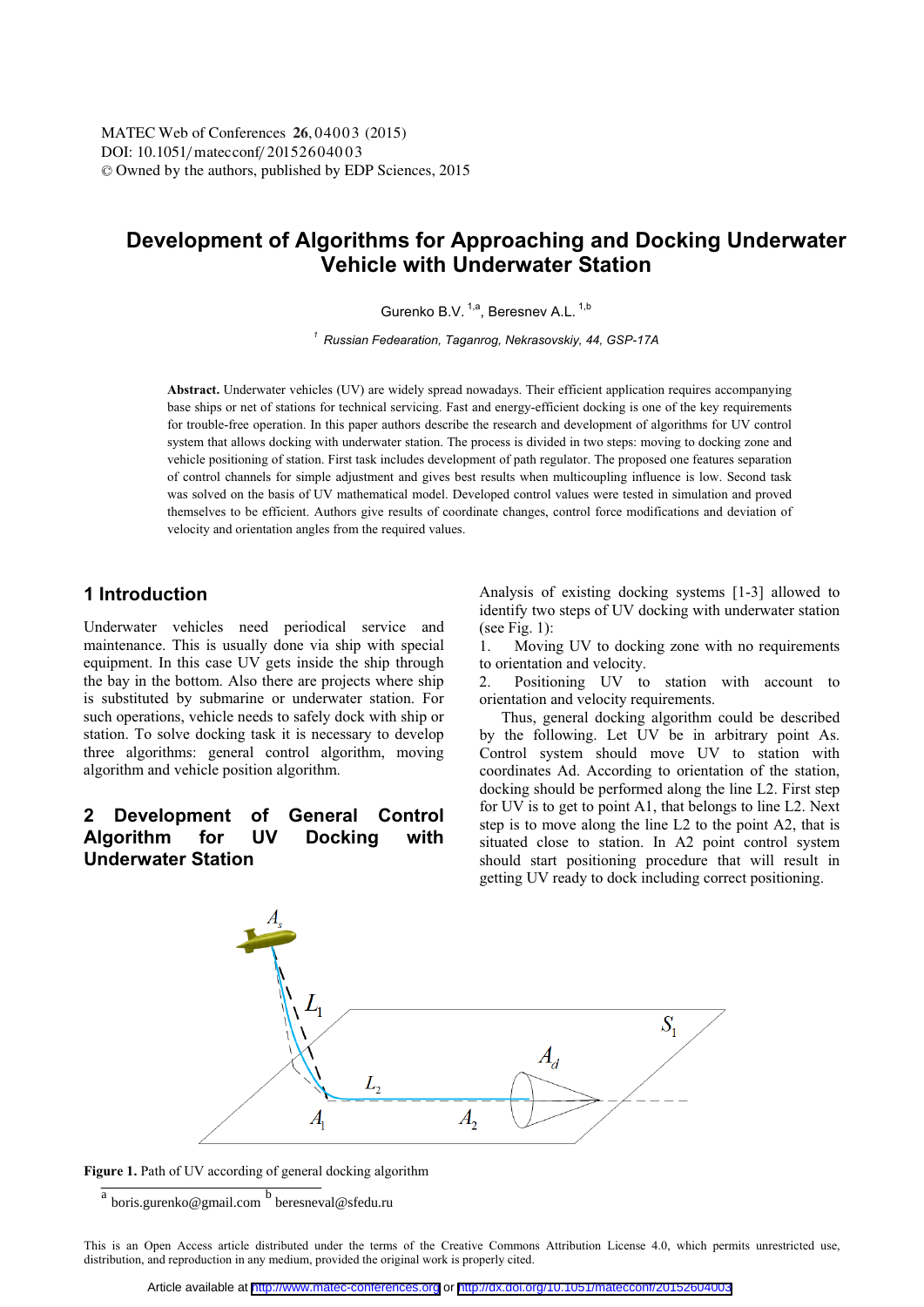#### **3 Moving UV to Docking Zone**

To move UV to docking station area, it is necessary to create path regulator. Regulator should base on laws of position-path control, developed by V. Pshikhopov [4,5] but with regard to peculiarities of controlled object [6]. As it was shown earlier [6], mathematical model of UV in matrix form is:

$$
\dot{\overline{Y}} = \Sigma(\overline{\theta}, \overline{X}) = \Sigma \left( \frac{\Sigma_p(\overline{\theta}, \overline{X})}{\Sigma_{\theta}(\overline{\theta}, \overline{X})} \right)
$$
  
\n
$$
\tilde{M}\overline{X} = \left[ \overline{F}_d(\overline{F}_m, \overline{V}, \overline{\omega}) + \overline{F}_u(\overline{\delta}) + \overline{F}_v(G, A, R) \right]
$$
 (1)  
\n
$$
T_{\text{query}} \frac{d\overline{\delta}}{dt} + \overline{\delta} = \overline{\Psi} \quad (\overline{\delta}, \overline{U})
$$

where  $T_{\text{uy}}$  and  $\overline{\Psi}(\overline{\delta}, \overline{U})$  – diagonal matrix of time constants HV and vector of non-linear functions of right side of equations of actuation devices;  $\delta$  – vector of control actions for UV, formed by actuation devices; *U* - control vector, formed by UV control system; rge  $x$ m-vector of internal coordinates;  $M - (m \times m)$ -matrix of UV mass and inertial parameters;  $F_u(x, Y, \delta, l)$  – mvector of control forces and force moments;  $F_d(x, Y, l)$  – *m*-vector of UV non-linear dynamics elements;  $F_v$  – mvector of immeasurable external disturbances;  $Y = (P, \Theta)^T$  – n-vector of position *P* and orientation  $\Theta$  in body axis system;  $n \leq 6$ ;  $\sum (\Theta, x)$  – n-vector of kinematic links;  $\sum_{p}(\Theta, x)$  – vector of linear velocities in body axis system;  $\sum_{\theta}(\theta, x)$  – vector of angular velocities in body axis system.

For the abovementioned model (1) the closed-loop system equation will be:

$$
\ddot{\Psi}_{tr} + T_1 \dot{\Psi}_{tr} + T_2 \Psi = 0
$$
\n
$$
\dot{\Psi}_{ck} + T_3 \Psi_{ck} = 0
$$
\n
$$
\Psi_{tr} = A_1 P + A_2 \Theta + A_3
$$
\n
$$
\Psi_{ck} = A_4 V + A_5
$$
\nwhere: (3)

$$
A_1 = \begin{bmatrix} 0 & 0 & 0 \\ 0 & k_y & 0 \end{bmatrix}, A_2 = \begin{bmatrix} 1 & 0 & 0 \\ 0 & 1 & 0 \end{bmatrix}, A_3 = \begin{bmatrix} -\varphi^* \\ -k_y H \end{bmatrix}
$$
  
\n
$$
P = \begin{bmatrix} x \\ y \\ z \end{bmatrix}, \Theta = \begin{bmatrix} \varphi \\ \psi \\ \gamma \end{bmatrix}, A_3 = \begin{bmatrix} \phi_s \\ -k_y H \end{bmatrix},
$$
  
\n
$$
\varphi = tg(z - z^*/x - x^*) - tg(V_z/V_x),
$$
  
\n
$$
A_4 = \begin{bmatrix} 1 & 0 & 0 \\ 0 & 1 & 0 \\ 0 & 0 & 1 \end{bmatrix}, A_5 = \begin{bmatrix} V_x - V_x^* \\ V_y - V_y^* \\ V_z - V_z^* \end{bmatrix}.
$$

Vector 
$$
|V_x^*V_y^*V_z^*|^T
$$
 – is a vector for setting required  
UV velocity. It should be noted that  $V_y^* = V_z^* = 0$  due to  
specificity of object [6].

Substitution of  $(3)$  into equation  $(2)$  with regard to UV mathematical model (1) gives the following expression for control:

$$
F_{u} = -M \begin{bmatrix} A_{4} & 0 \\ A_{1}A' & A_{2}A_{w} \end{bmatrix} \begin{bmatrix} T_{3}\Psi_{cr} \\ A_{1}A'V + A_{2}A_{w}W + T_{2}\Psi_{w} + T_{1}\Psi_{w} \end{bmatrix}
$$
  
(4)

Proposed approach to path regulator synthesis differs in separation of control channels thus simplifying regulator adjustment. Movement is decomposed in horizontal and vertical planes. This is usual logic [3] of mobile object control, so it simplifies implementation of the algorithm into existing systems. It stands to mention, that separation of control channels and movement decomposition results in loosing of proposed algorithms to position-path ones in case of complex movement where multicoupling influence is high.

### **4 Positioning UV to Station**

On the basis of mathematical model (1) lets set a requirement for changing of UV coordinate:

$$
\Psi_{tr} = A_1 Y + A_2
$$
\nBehavior of closed-loop system will be:

\n
$$
\dot{\Psi} + T_2 \Psi = 0
$$
\nwhere  $\Psi = \dot{\Psi}_{tr} + T_1 \Psi_{tr} = A_1 RX + T_1 (A_1 Y + A_0)$ ;

\n
$$
\begin{bmatrix}\n-x_d \\
-y_d \\
-z_d \\
-\phi_d \\
\psi_d\n\end{bmatrix}
$$
\n(7)

Substitution of (5) into equation (6) with regard to UV mathematical model (1) gives the following control value:

$$
F_u = -F_d - MR^{-1}A_1^{-1}(A_1\dot{R}X + T_1A_1RX + T_2\Psi)_{(8)}
$$

### **5 Computer Simulation of Proposed Algorithms**

Computer simulation was also performed for algorithms (4) – moving UV to underwater station zone with no requirements to orientation and velocity. Results are shown on Fig. 2-4.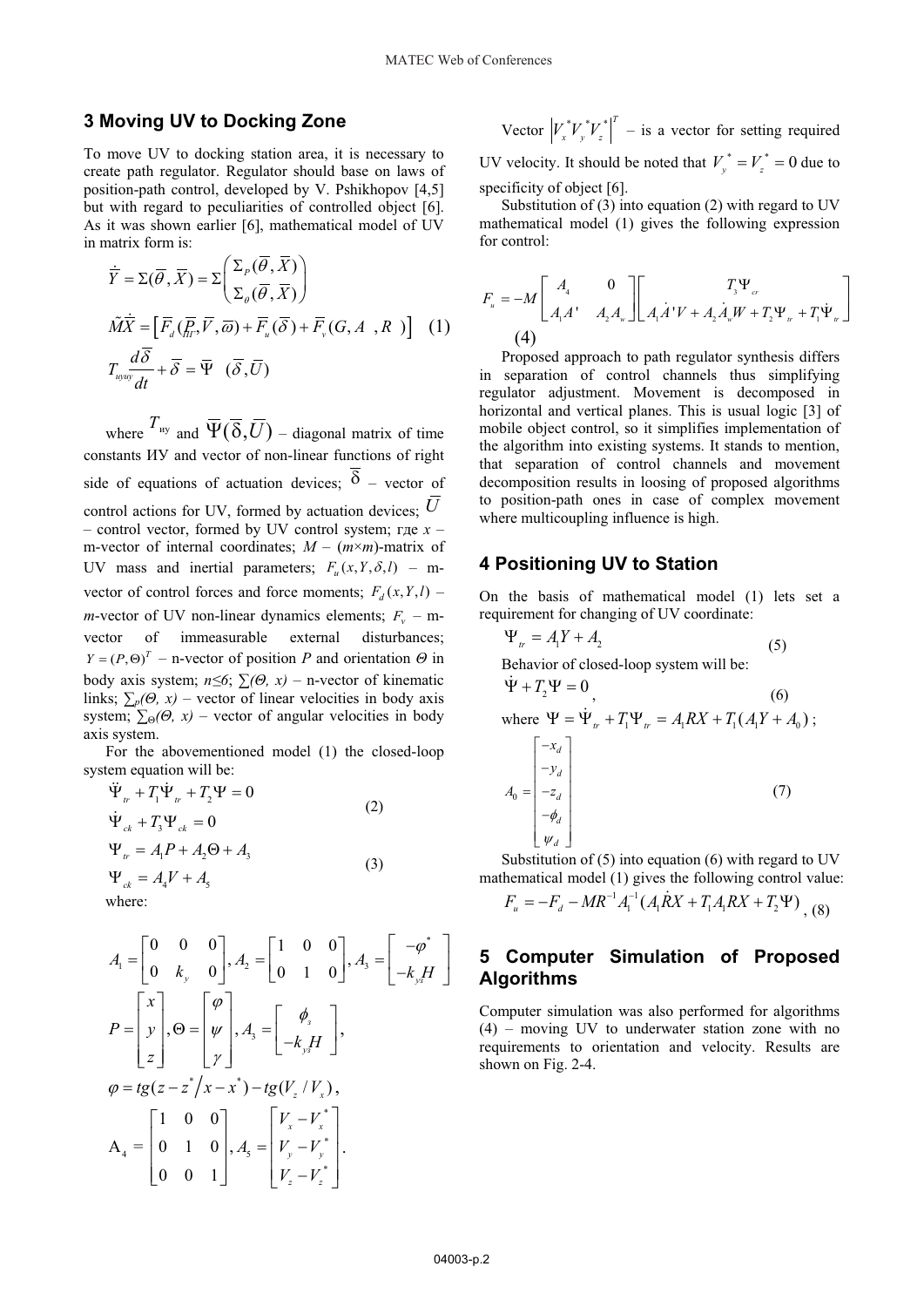

Figure 2. Path of UV motion to underwater station zone



**Figure 3.** Path of UV motion to underwater station zone (top view) (top view)



**Figure 4.** Change of control force  $P_{1x}$ 



**Figure 5.** UV motion path when docking



**Figure 6.** Deviation of velocity from the required value while docking docking



**Figure 7.** Deviation of orientation angles from the required value while docking value while docking